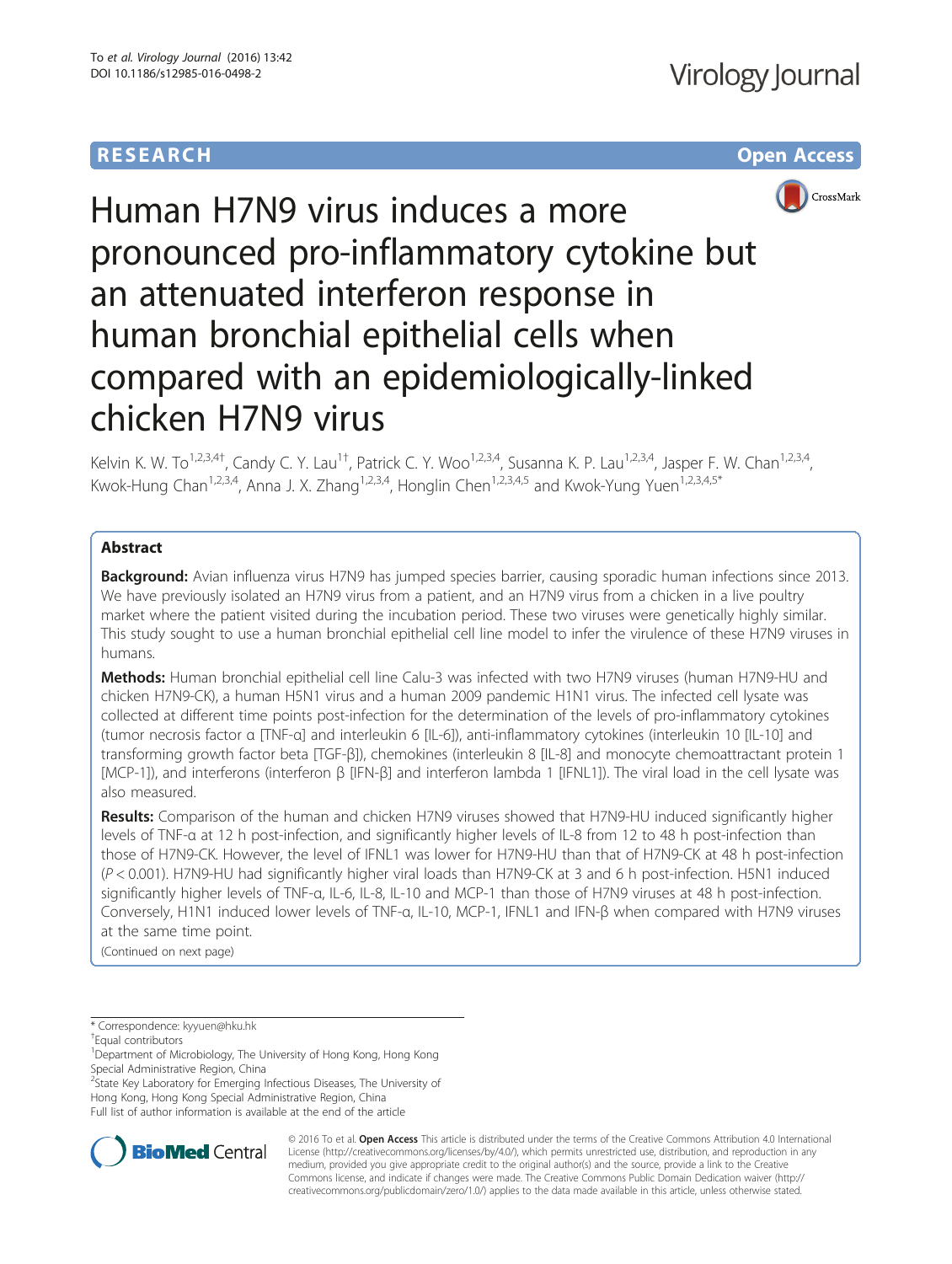#### (Continued from previous page)

**Conclusions:** H7N9-HU induced higher levels of pro-inflammatory IL-6 and IL-8 and exhibited a more rapid viral replication than H7N9-CK. However, the level of antiviral IFNL1 was lower for H7N9-HU than H7N9-CK. Our results suggest that the gained properties in modulating human innate immunity by H7N9-HU transformed it to be a more virulent virus in humans than H7N9-CK.

Keywords: Avian influenza virus, H7N9, Human, Chicken, Cytokine, Chemokine, Interferon, Viral load, Interferon lambda 1, IL-8

#### Background

The avian influenza H7N9 virus has crossed species barrier, with the first cluster of human infections identified in early 2013 [\[1](#page-5-0)–[3\]](#page-5-0). Subsequently, it has spread rapidly across the mainland China, and travel-related cases were identified in Hong Kong, Taiwan, Malaysia and Canada [[4](#page-5-0)–[7\]](#page-5-0). H7N9 virus is the most rapidly spreading zoonotic influenza virus affecting humans, with at least 680 cases in less than 3 years since first identified in humans [[8\]](#page-5-0).

H7N9 infection is a highly fatal disease in humans. The case-fatality rate of H7N9 infection in humans is about 40 % [[9\]](#page-5-0), which is much higher than that of the 2009 pandemic H1N1 infection [[10\]](#page-5-0), but lower than that for H5N1 infection [[11\]](#page-5-0). Unlike most patients with seasonal or pandemic influenza virus infection which present with self-limiting acute upper respiratory illness, the majority of patients with laboratory-confirmed H7N9 infections present with rapidly progressive community-acquired pneumonia, leukopenia, lymphopenia, thrombocytopenia, impaired coagulation profile, deranged liver and renal function, and some patients succumbed with adult respiratory distress syndrome and multiorgan dysfunction [[12](#page-5-0)–[15\]](#page-6-0). These differences in clinical severity and pathology among H7N9, H5N1 and H1N1 may be related to the differential ability of the viruses to induce cytokine and chemokine response. Cytokine and chemokine dysregulation is a hallmark in patients suffering from severe influenza [[16](#page-6-0)–[18](#page-6-0)]. Patients with H7N9 virus infection also had poorer antibody response when compared with those of H5N1 and H1N1 viruses [[19\]](#page-6-0). The suboptimal humoral response induced by H7N9 virus may be related to their internal genes [[20\]](#page-6-0).

Epidemiological and phylogenetic analysis suggested that H7N9 virus is primarily transmitted from poultries to humans in live poultry markets (LPM) [\[2](#page-5-0), [21](#page-6-0)–[23\]](#page-6-0). In our previous study, we have isolated an H7N9 virus from a patient (A/Zhejiang/DTID-ZJU01/2013[H7N9]) (H7N9-HU) and an H7N9 virus from a chicken in an epidemiologicallylinked LPM (A/chicken/Zhejiang/DTID-ZJU01/2013[H7 N9]) (H7N9-CK) [\[2\]](#page-5-0). H7N9-HU and H7N9-CK had high nucleotide similarity. In a subsequent study, we have shown that H7N9-CK could cause lethal infection in mice without prior adaptation, and was associated with high pulmonary levels of pro-inflammatory cytokines [\[24\]](#page-6-0). In this study, we used a human bronchial epithelial cell line model to infer the virulence of the human and chicken H7N9 viruses in humans.

#### **Methods**

#### Cell and virus isolates

H7N9-HU was isolated from a 64-year-old male patient from Zhejiang who bought live poultry from a LPM within the incubation period, and H7N9-CK was isolated from a chicken from the LPM where that patient bought the live poultry [\[2\]](#page-5-0). A/Hong Kong/415742/2009(H1N1) (H1N1) and A/Vietnam/1194/2004(H5N1) (H5N1) were isolated from infected patients [\[25, 26\]](#page-6-0). The viruses were propagated in 10-day-old specific-pathogen-free (SPF) chicken embryos at 37 °C for 48 h as we described previously [\[27](#page-6-0)]. Aliquots of virus stock were stored at −80 °C until use. Calu-3 cell line (ATCC no. HTB-55) was used for the infection experiments. All experimental protocols followed the standard operating procedures of the approved biosafety level 3 facility as we previously described [\[25, 26, 28\]](#page-6-0).

### Viral inoculation into Calu-3 cells

Calu-3 cells were seeded onto 96-well tissue culture plates, at  $2.5 \times 10^4$  cells per well with Dulbecco's Modified Eagle Medium (DMEM) supplemented with 20 % fetal calf serum (FCS), 100 IU/ml of penicillin, and 100 μg/ml of streptomycin. The culture plates were incubated at 37 °C and 5 %  $CO<sub>2</sub>$  for 48 h prior to the experiment. Cells were inoculated with 3 multiplicity of infection (M.O.I.) of each virus. After 1 h of viral adsorption, the medium was removed and cells were washed twice with medium before further incubation for 3, 6, 12, 24 and 48 h in DMEM containing tosylsulfonyl phenylalanylchloromethyl ketone (TPCK)-treated trypsin (0.5 μg/ml) (Sigma). Cell lysates were collected for cytokine and viral load assays. The experiments were performed in triplicate.

#### Determination of the levels of cytokines and chemokines

The levels of cytokines and chemokines were determined by real-time reverse transcription-quantitative polymerase chain reaction (RT-qPCR) as we described previously [[25\]](#page-6-0). RNA extraction was performed using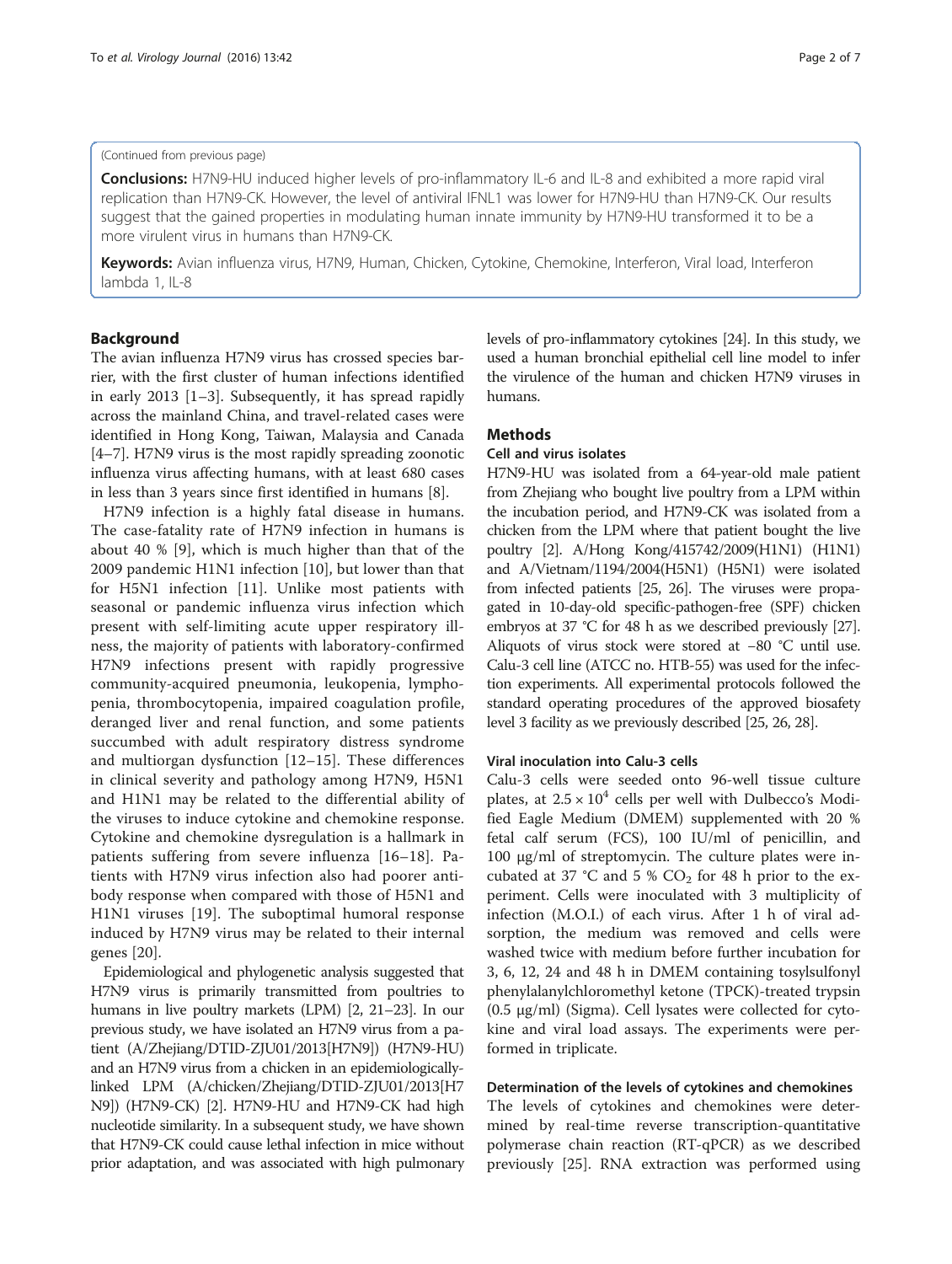RNeasy Mini Spin Column (QIAgen). The RNA was eluted in 50 μl of RNase-free water and was used as the template for RT-qPCR. Reverse transcription was performed using the oligo(dt) primer with the SuperScript III kit (Invitrogen). RT-qPCR assays for tumor necrosis factor α (TNF-α), interleukin 6 (IL-6), interleukin 8 (IL-8), interleukin 10 (IL-10), transforming growth factor beta (TGF-β), interferon lambda 1 (IFNL1), interferon β (IFN-β), and monocyte chemoattractant protein 1 (MCP-1) were performed as described previously with primers and conditions listed in Table 1, using glyceraldehyde 3-phosphate dehydrogenase (GAPDH) for normalization [[25](#page-6-0)]. cDNA was amplified in a LightCycler 2.0 (Roche) with 20 μl reaction mixtures containing FastStart DNA Master SYBR Green I Mix reagent kit (Roche), 2  $\mu$ l cDNA, 2 or 4 mM MgCl<sub>2</sub> and 1 μM primers at 95 °C for 10 min followed by 50 cycles of denaturation, annealing and extension. Melting curve analysis was performed for each primer pair at the end of the reaction to confirm the specificity of the assay.

#### Viral load

To study viral replication kinetics, viral titer from cell lysates collected at 3, 6, 12, 24 and 48 h post-infection were measured by RT-qPCR as described previously [[25\]](#page-6-0).

#### Statistical analysis

Statistical analysis was performed using GraphPad Prism 6.0. The levels of cytokines and chemokines were expressed as fold-increase from mock-infected cells. The cytokine/chemokine levels and viral loads of different viruses were compared using Student's t-test when comparing between two viruses, and two-way ANOVA test corrected for multiple comparisons using Tukey posthoc test when comparing 3 different viruses. A P value of <0.05 was considered statistically significant.

#### Results

We compared the cytokine and chemokine levels between the human and chicken H7N9 viruses in a human bronchial epithelial cell line Calu-3. At 12 h postinfection, the mean level of  $TNF-\alpha$  was significantly higher for H7N9-HU (220-fold) than that of H7N9-CK (55-fold) ( $P = 0.010$ ). The mean level of TNF- $\alpha$  at 24 h post-infection was also higher for H7N9-HU (458-fold) than that of H7N9-CK (224-fold), almost reaching statistical significance  $(P = 0.068)$ . However, at 48 h postinfection, the mean level of TNF-α was similar between H7N9-HU (289-fold) and H7N9-CK (307-fold)  $(P = 0.802)$ . H7N9-HU also induced significantly higher levels of IL-8 from 12–48 h post-infection than those of H7N9-CK. Conversely, the mean level of IFNL1 was significantly lower for H7N9-HU (39 fold) than that of H7N9-CK (55-fold) at 48 h postinfection ( $P = 0.0005$ ). The mean level of MCP-1 was also significantly lower for H7N9-HU than H7N9-CK at 48 h post-infection  $(P = 0.014)$ . There was no significant difference for other cytokines/chemokines.

Next, we compared the H7N9 viruses with the more virulent H5N1 and the less virulent H1N1 viruses. When compared with H7N9-CK or H7N9-HU, H5N1 induced significantly higher levels of IL-8 at 12 h post-infection; IL-8, IL-6, IL-10 and MCP-1 at 24 h post-infection; and IL-8, IL-6, IL-10, MCP-1 and TNF-α at 48 h postinfection (Fig. [1](#page-3-0)). Unlike H5N1, H1N1 induced significantly lower levels of IL-6, MCP-1 and TNF-α at 24 h post-infection; and MCP-1, TNF-α, IL-10, IFNL1 and IFN-β at 48 h post-infection when compared with H7N9-CK or H7N9-HU.

The viral kinetics were also determined (Fig. [2\)](#page-4-0). At 3 and 6 h post infection, the viral load achieved by H7N9-CK were about 1 log lower than that of H7N9-HU ( $P < 0.005$ ). At 48 h post-infection, the viral load of H7N9-CK was significantly higher than those of H7N9-HU ( $P < 0.001$ ).

Table 1 Primers and conditions for real-time RT-PCR

| Cytokines         | Primers                     |                                     |                  |              |           |            |
|-------------------|-----------------------------|-------------------------------------|------------------|--------------|-----------|------------|
|                   | Forward                     | <b>Backward</b>                     | Mg conc.<br>(mM) | Denaturation | Annealing | Extension  |
| $TNF-a$           | GCCAGAGGGCTGATTAGAGA        | CAGCCTCTTCTCCTTCCTGAT               | $\mathfrak{D}$   | 95 °C 10s    | 60 °C.5 s | 72 °C.5 s  |
| MCP-1             | <b>GCAATCAATGCCCCAGTCA</b>  | <b>TGCTGCTGGTGATTCTTCTATAGCT</b>    | $\mathcal{P}$    | 95 °C 10s    | 55 °C 5 s | 72 °C 5 s  |
| $IL-6$            | GGTACATCCTCGACGGCATCT       | GTGCCTCTTTGCTGCTTTCAC               | 2                | 95 °C 10s    | 55 °C 5 s | 72 °C.5 s  |
| IFN- $\beta$      | <b>GCCGCATTGACCATCT</b>     | CACAGTGACTGTACTCCT                  | $\overline{4}$   | 95 °C 10s    | 55 °C 5 s | 72 °C 11 s |
| IFNI <sub>1</sub> | GAAGCAGTTGCGATTTAGCC        | <b>GAAGCTCGCTAGCTCCTGTG</b>         | $\mathcal{P}$    | 95 °C 10s    | 60 °C.5 s | 72 °C 7 s  |
| $IL-10$           | CAAATGAAGGATCAGCTGGACAA     | GCATCACCTCCTCCAGGTAAAAC             | $\mathcal{P}$    | 95 °C 10s    | 55 °C 5 s | 72 °C.5 s  |
| $TGF-B$           | <b>CCCAGCATCTGCAAAGCTC</b>  | GTCAATGTACAGCTGCCGCA                | $\mathfrak{D}$   | 95 °C 10s    | 55 °C 5 s | 72 °C.5 s  |
| $IL-8$            | AGCTGGCCGTGGCTCTCT          | <b>CTGACATCTAAGTTCTTTAGCACTCCTT</b> | $\mathcal{L}$    | 95 °C 10s    | 55 °C 5 s | 72 °C.5 s  |
| GAPDH             | <b>ATTCCACCCATGGCAAATTC</b> | CGCTCCTGGAAGATGGTGAT                |                  | 95 °C 10s    | 55 °C 5 s | 72 °C.5 s  |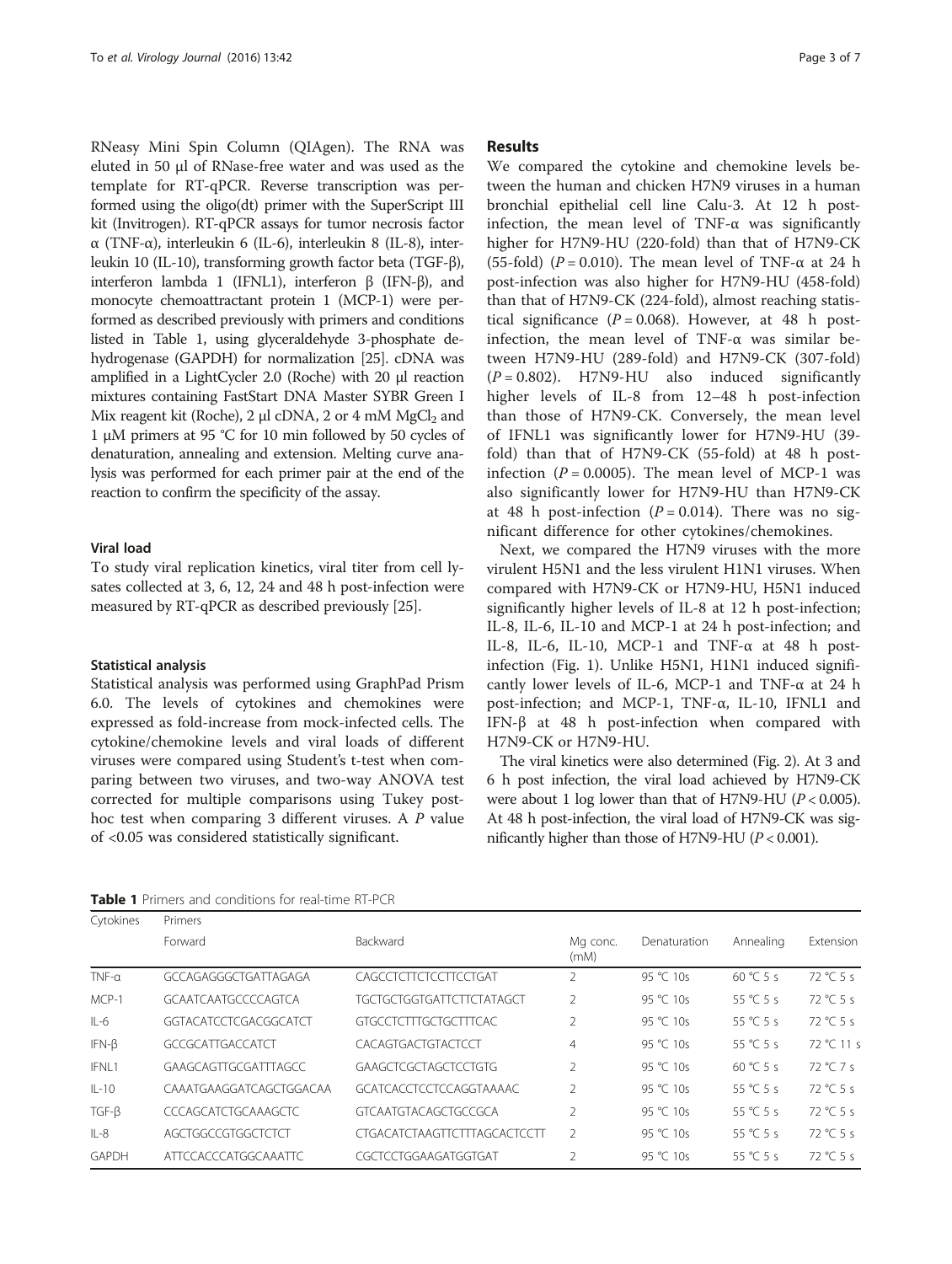<span id="page-3-0"></span>

jiang/DTID-ZJU01/2013(H7N9) (H7N9-CK), A/Hong Kong/415742/2009(H1N1) (H1N1) and A/Vietnam/1194/2004(H5N1) (H5N1). The experiment was performed in triplicate. Data were shown as mean ± standard error of mean. \* indicates P < 0.05 when comparing H7N9-HU with H7N9-CK; • indicates P < 0.05 when comparing H5N1 with H7N9-CK or H7N9-HU; # indicates P < 0.05 when comparing H1N1 with H7N9-CK or H7N9-HU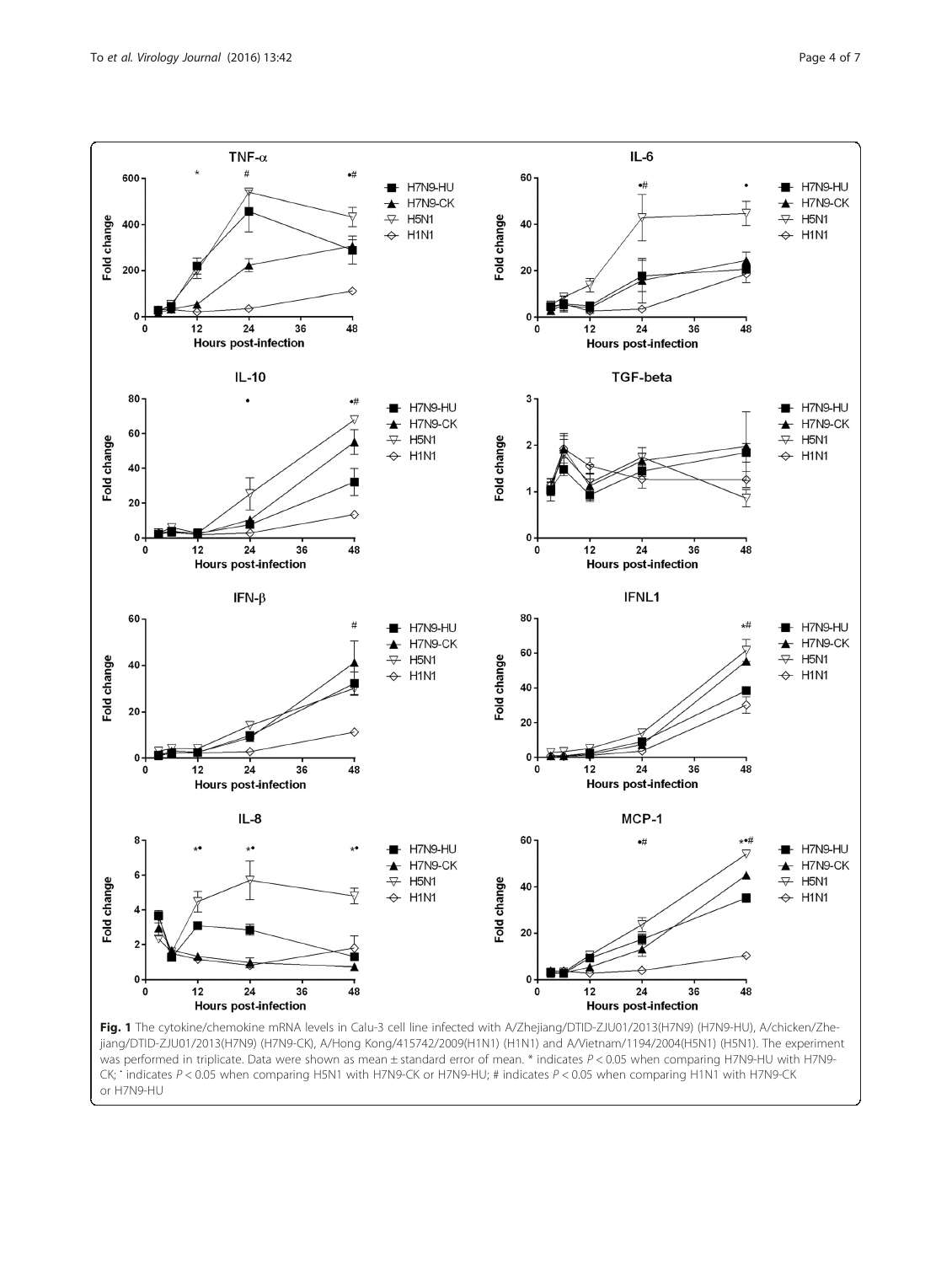#### **Discussion**

Severe influenza is characterized by rapidly progressive pneumonia, acute respiratory distress syndrome and multiorgan failure [[11](#page-5-0), [12,](#page-5-0) [14\]](#page-6-0). An exaggerated innate immune response is observed in severe influenza cases, manifested with elevated levels of pro-inflammatory or antiinflammatory cytokines and chemokines [\[15](#page-6-0)–[17](#page-6-0), [29, 30](#page-6-0)]. Although some studies have compared human H7N9 viruses with poultry H7N9 viruses or with other subtypes of human or avian influenza viruses [\[31](#page-6-0)–[35](#page-6-0)], there have not been any studies which compared the cytokine/chemokine responses and the replication of H7N9 viruses isolated from human and poultry in epidemiologically-linked markets. In the current study, we compared human and poultry H7N9 viruses that were closely related both epidemiologically and phylogenetically. When compared with the chicken H7N9-CK, the human H7N9-HU induced a stronger TNF- $\alpha$  response at 12 and 24 h post-infection, but a weaker IFNL1 response between 12 and 48 h postinfection. H7N9-HU also replicated more rapidly than H7N9-CK in the first 6 h. H7N9-HU and H7N9-CK are highly similar, with 99.4 % and 99.7 % nucleotide identity in their hemagglutinin and neuraminidase genes, respectively [[2\]](#page-5-0). However, there are two major amino acid differences between the human and chicken H7N9 virus. H7N9-HU has a Gln226Leu substitution (H3 numbering) in the hemagglutinin, which is responsible for an increase binding affinity to the human type α-2,6-linked sialic acid receptor. H7N9- HU also contains an Asp701Asn substitution in PB2, which has been shown to enhance transmission in guinea pigs.

Our cytokine/chemokine findings suggest that H7N9- HU induced a greater proinflammatory response than H7N9-CK. These results corroborate with the results of an in vivo model by Zhang et al. [[35\]](#page-6-0). In their study, ferrets infected with human H7N9 strains had greater weight loss, more severe bronchopneumonia, and higher viral loads in the tonsils, trachea and lung than ferrets infected with a chicken H7N9 strain. However, the cytokine/chemokine profiles or other immune profiles of these ferrets were not reported.

We have chosen Calu-3 cell line because bronchial epithelial cell is one of the cell types affected in patients with severe influenza [[36](#page-6-0)]. Calu-3 has been widely used for studies on the pathogenesis of influenza virus and other respiratory viruses [\[31, 37](#page-6-0)–[39\]](#page-6-0). McDermott et al. showed that host response induced by high pathogenic avian influenza virus in Calu-3 correlated with that of mouse and macaque models [\[40\]](#page-6-0).

In this study, we have shown that the level of TNF- $\alpha$ was higher in Calu-3 cells infected with H7N9-HU than that of H7N9-CK. TNF- $α$  is a major pro-inflammatory cytokine. Our results corroborate with those in a study showing higher pulmonary level of TNF- $\alpha$  in mice infected with a human H7N9 virus when compared to that of mice infected with a duck H7N9 virus from 2009 [[41\]](#page-6-0). The level of TNF- $\alpha$  was also increased in H7N9 patients [[2\]](#page-5-0), although the level of TNF-α was not associated with the prognosis of patients [\[17, 42\]](#page-6-0).

The level of IL-8 was also higher for H7N9-HU than that of H7N9-CK. IL-8, or CXCL8, is a chemokine which attracts and activates neutrophils. Previous studies showed that human H7N9 and H5N1 viruses induced higher levels of IL-8 than seasonal H3N2 virus or an H7N9 virus isolated from a shoveler in 2007 [[31](#page-6-0)]. In patients with 2009 pandemic H1N1 virus infection, the levels of IL-8 were also found to be higher in patients with severe disease than those with mild disease [[10\]](#page-5-0). In humans, IL-8 has been associated with acute lung injury [[43](#page-6-0)].

On the contrary, the levels of IFNL1 and MCP-1 were lower in Calu-3 cells infected with H7N9-HU than that of H7N9-CK at 48 h post-infection. IFNL1, also known as IL-29, is an antiviral type III interferon. Administration of IFNL1 can reduce the viral load in vitro [\[44\]](#page-6-0). In previous studies, avian influenza viruses H5N2 and H9N2 induced robust IFNL1 response in the lung alveolar epithelial A549 cells [\[45](#page-6-0)]. MCP-1 is a chemokine mainly responsible for recruiting monocytes. MCP-1 is required for protective response, as treatment of influenza-infected mice with MCP-1 antibody resulted in greater lung damage [[46\]](#page-6-0). However, a higher level of MCP-1 was found in patients who died than those survivors at week 2 post-infection, suggesting that a

<span id="page-4-0"></span>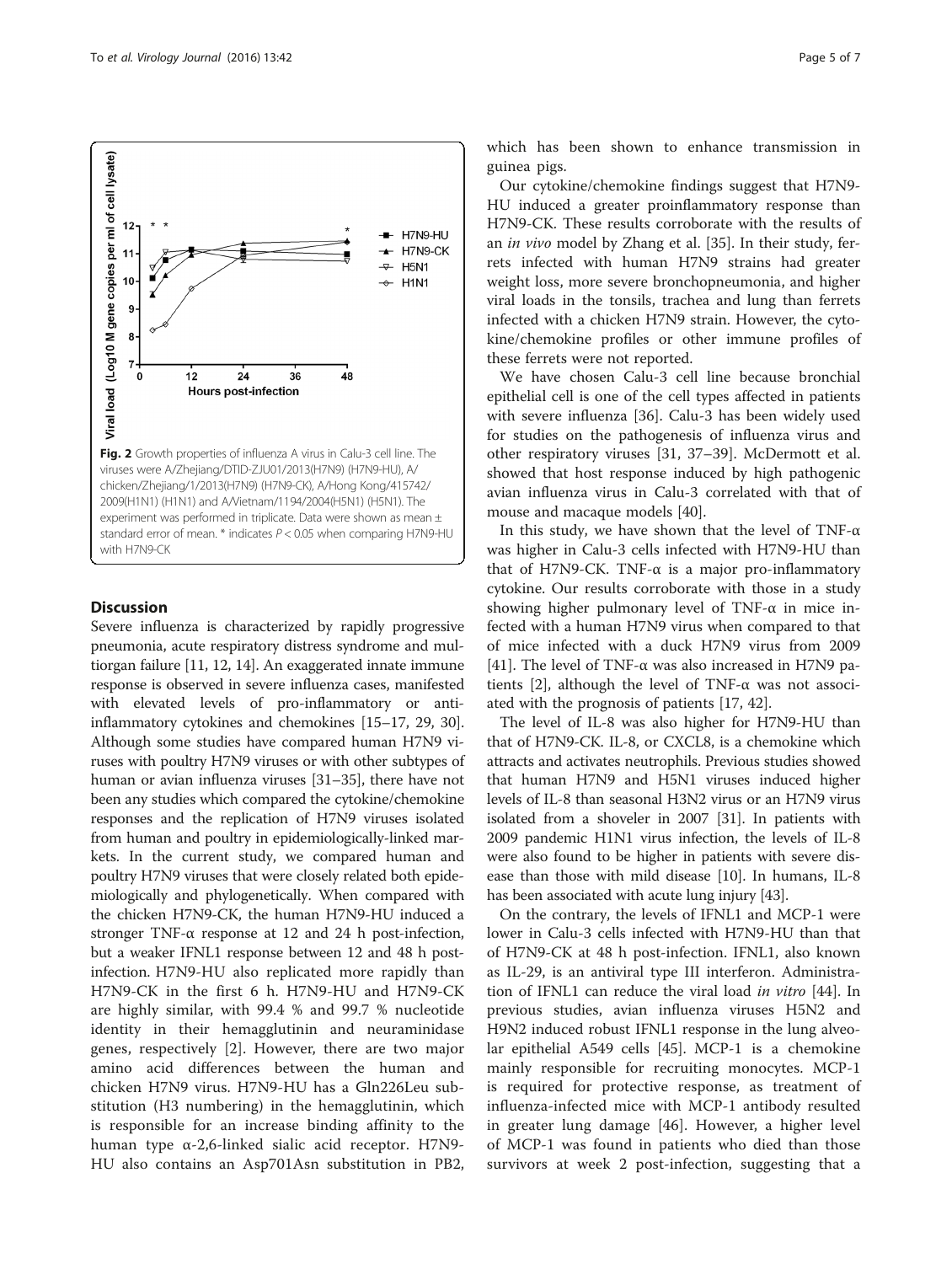<span id="page-5-0"></span>persistently high level of MCP-1 is associated with poorer prognosis [[17\]](#page-6-0).

The viral titers of H7N9-HU were higher than those of H7N9-CK at 3 and 6 h post-infection. This is consistent with another study which showed that the viral titers of the human H7N9 viruses were higher than those of phylogenetically unrelated duck H7N9 virus and the 2009 pandemic H1N1 virus in differentiated normal human bronchial epithelial cells [\[47](#page-6-0)]. In another study, a human H7N9 virus was also shown to have better replication in explanted human lung tissue than lowpathogenic avian H7N1 and H7N7 isolated from turkeys [[48\]](#page-6-0). The lower level of IFNL1 and a more rapid viral replication in H7N9-HU-infected cells suggest that H7N9-HU has acquired additional characteristics that enhance the virulence in humans.

Similar to other studies, we have demonstrated that the cytokine/chemokine mRNA expression levels and the viral loads of H7N9, H5N1 and H1N1 virus in Calu-3 cells correlated well with disease severity observed in humans [\[31](#page-6-0)]. The avian influenza virus H5N1, which has a case-fatality rate about 53 % [9], induced the highest mRNA expression levels of most tested cytokines/chemokines. On the other hand, the 2009 pandemic H1N1, which has a  $\langle 1 \rangle$  % case-fatality rate [10], induced the lowest mRNA levels of cytokines/chemokines and the lowest viral load. The avian influenza virus H7N9, which has a case-fatality rate of 40 % [9], induced moderate levels of cytokines/chemokines. H7N9 was also shown to induce a cytokine profile between that of H5N1 and seasonal influenza viruses in primary human macrophages and those in endothelial cells [\[31, 49\]](#page-6-0).

#### **Conclusions**

In summary, while only few adaptive mutations were observed between H7N9 human and avian viruses, the results of our study suggested that H7N9-HU is more virulent in humans than H7N9-CK. The ability to induce inflammation and the kinetics of viral replication in human cells may be common parameters in predicting the virulence and replication potential of an emerging avian influenza virus in humans.

#### Competing interests

The authors declare that they have no competing interests.

#### Authors' contributions

KKWT conceived of the study, participated in its design and coordination, analyzed and interpreted the data, drafted the manuscript, and approved the final version of the manuscript. CCYL participated in the acquisition, analysis and interpretation of data, revised the manuscript critically for important intellectual content, and approved the final version of the manuscript. PCYW conceived of the study, participated in its design, analyzed and interpreted the data, revised the manuscript critically for important intellectual content, and approved the final version of the manuscript. SKPL analyzed and interpreted the data, revised the manuscript critically for important intellectual content, and approved the final version of the manuscript. JFWC analyzed and interpreted the data, revised the manuscript critically for

important intellectual content, and approved the final version of the manuscript. KHC participated in the acquisition, analysis and interpretation of data, revised the manuscript critically for important intellectual content, and approved the final version of the manuscript. AJXZ analyzed and interpreted the data, revised the manuscript critically for important intellectual content, and approved the final version of the manuscript. HC analyzed and interpreted the data, revised the manuscript critically for important intellectual content, and approved the final version of the manuscript. KYY conceived of the study, participated in its design and coordination, analyzed and interpreted the data, revised the manuscript critically for important intellectual content, and approved the final version of the manuscript.

#### Acknowledgement

This work was supported in part by the Providence Foundation Ltd, in memory of the late Lui Hac Minh, Cheer Master Investments Ltd (Mr Yeung Sai Hong), and a donation from Larry Chi-Kin Yung.

#### Author details

<sup>1</sup>Department of Microbiology, The University of Hong Kong, Hong Kong Special Administrative Region, China. <sup>2</sup>State Key Laboratory for Emerging Infectious Diseases, The University of Hong Kong, Hong Kong Special Administrative Region, China. <sup>3</sup>Carol Yu Centre for Infection, The University of Hong Kong, Hong Kong Special Administrative Region, China. <sup>4</sup>Research Centre of Infection and Immunology, The University of Hong Kong, Hong Kong Special Administrative Region, China. <sup>5</sup>Collaborative Innovation Center for Diagnosis and Treatment of Infectious Diseases, Hangzhou, China.

#### Received: 7 January 2016 Accepted: 8 March 2016 Published online: 15 March 2016

#### References

- 1. To KK, Chan JF, Chen H, Li L, Yuen KY. The emergence of influenza A H7N9 in human beings 16 years after influenza A H5N1: a tale of two cities. Lancet Infect Dis. 2013;13:809–21.
- 2. Chen Y, Liang W, Yang S, Wu N, Gao H, Sheng J, Yao H, Wo J, Fang Q, Cui D, et al. Human infections with the emerging avian influenza A H7N9 virus from wet market poultry: clinical analysis and characterisation of viral genome. Lancet. 2013;381:1916–25.
- 3. Gao R, Cao B, Hu Y, Feng Z, Wang D, Hu W, Chen J, Jie Z, Qiu H, Xu K, et al. Human infection with a novel avian-origin influenza A (H7N9) virus. N Engl J Med. 2013;368:1888–97.
- 4. To KK, Song W, Lau SY, Que TL, Lung DC, Hung IF, Chen H, Yuen KY. Unique reassortant of influenza A(H7N9) virus associated with severe disease emerging in Hong Kong. J Infect. 2014;69:60–8.
- 5. Marjuki H, Mishin VP, Chesnokov AP, Jones J, De La Cruz JA, Sleeman K, Tamura D, Nguyen HT, Wu HS, Chang FY, et al. Characterization of drugresistant influenza A(H7N9) variants isolated from an oseltamivir-treated patient in Taiwan. J Infect Dis. 2015;211:249–57.
- 6. William T, Thevarajah B, Lee SF, Suleiman M, Jeffree MS, Menon J, Saat Z, Thayan R, Tambyah PA, Yeo TW et al. Avian influenza (H7N9) virus infection in Chinese tourist in Malaysia, 2014. Emerg Infect Dis. 2015;21:142–5.
- 7. World Health Organization: Human infection with avian influenza A(H7N9) virus – Canada. Available at [http://www.who.int/csr/don/01-february-2015](http://www.who.int/csr/don/01-february-2015-avian-influenza/en/) [avian-influenza/en/](http://www.who.int/csr/don/01-february-2015-avian-influenza/en/). Accessed on December 10, 2015.
- 8. Centre for Health Protection: Avian Influenza Report. Reporting period: December 6, 2015 – December 12, 2015 (Week 50). 2015.
- 9. World Health Organization: Influenza at the human-animal interface. Summary and assessment as of 14 December 2015. Available at [http://](http://www.who.int/influenza/human_animal_interface/Influenza_Summary_IRA_HA_interface_14_Dec_2015.pdf?ua=1) [www.who.int/influenza/human\\_animal\\_interface/Influenza\\_Summary\\_IRA\\_](http://www.who.int/influenza/human_animal_interface/Influenza_Summary_IRA_HA_interface_14_Dec_2015.pdf?ua=1) [HA\\_interface\\_14\\_Dec\\_2015.pdf?ua=1.](http://www.who.int/influenza/human_animal_interface/Influenza_Summary_IRA_HA_interface_14_Dec_2015.pdf?ua=1) Accessed on December 23, 2015.
- 10. Cheng VC, To KK, Tse H, Hung IF, Yuen KY. Two years after pandemic influenza A/2009/H1N1: what have we learned? Clin Microbiol Rev. 2012;25:223–63.
- 11. To KK, Ng KH, Que TL, Chan JM, Tsang KY, Tsang AK, Chen H, Yuen K. Avian influenza A H5N1 virus: a continuous threat to humans. Emerg Microbes Infect. 2012;1, e25.
- 12. To KK, Chan JF, Yuen KY. Viral lung infections: epidemiology, virology, clinical features, and management of avian influenza A(H7N9). Curr Opin Pulm Med. 2014;20:225–32.